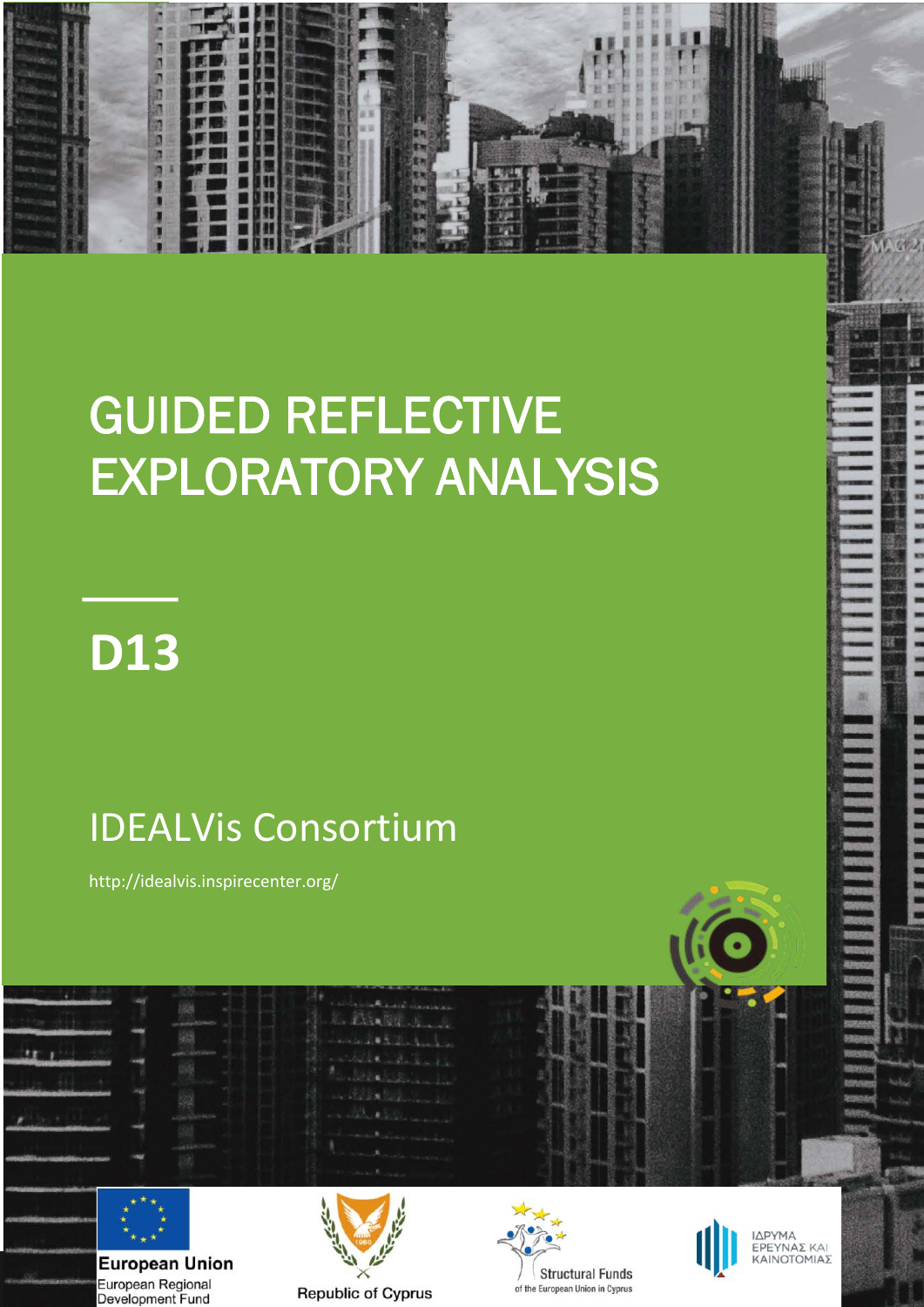### Executive Summary

The overall objective of Work Package 5 (WP5) is to design and develop an intelligent data analytics component that facilitates the enhancement of a data analyst's efficiency and effectiveness with respect to data exploration processes by: (i) quantifying the user's experience through recorded interactions; and (ii) identifying effective analysis practices through machine learning techniques.

This deliverable presents the set of mechanisms developed for recording the user's interaction with the IDEALVis platform. The first mechanism is a tracker that enables the platform to record the navigation of the user when performing a specific data analysis task. The second mechanism is a tracker that records the time spent by a user actively gazing (i.e., viewing/interpreting) a specific analysis report produced by the platform. The last mechanism is a dashboard that analyses/aggregates the collected data and provides a personalized assessment of the user's efficiency with respect to his/her overall data analysis process (e.g., the time consumed on specific tasks, any repetitive execution of same tools, etc). Through this dashboard the users can review their analytical practices by comparing against the performance of other users, which allows them to understand their relative strengths and weaknesses. The final section of this deliverable provides an analysis of all users' tracked interaction records, which have been captured during the pilot user study.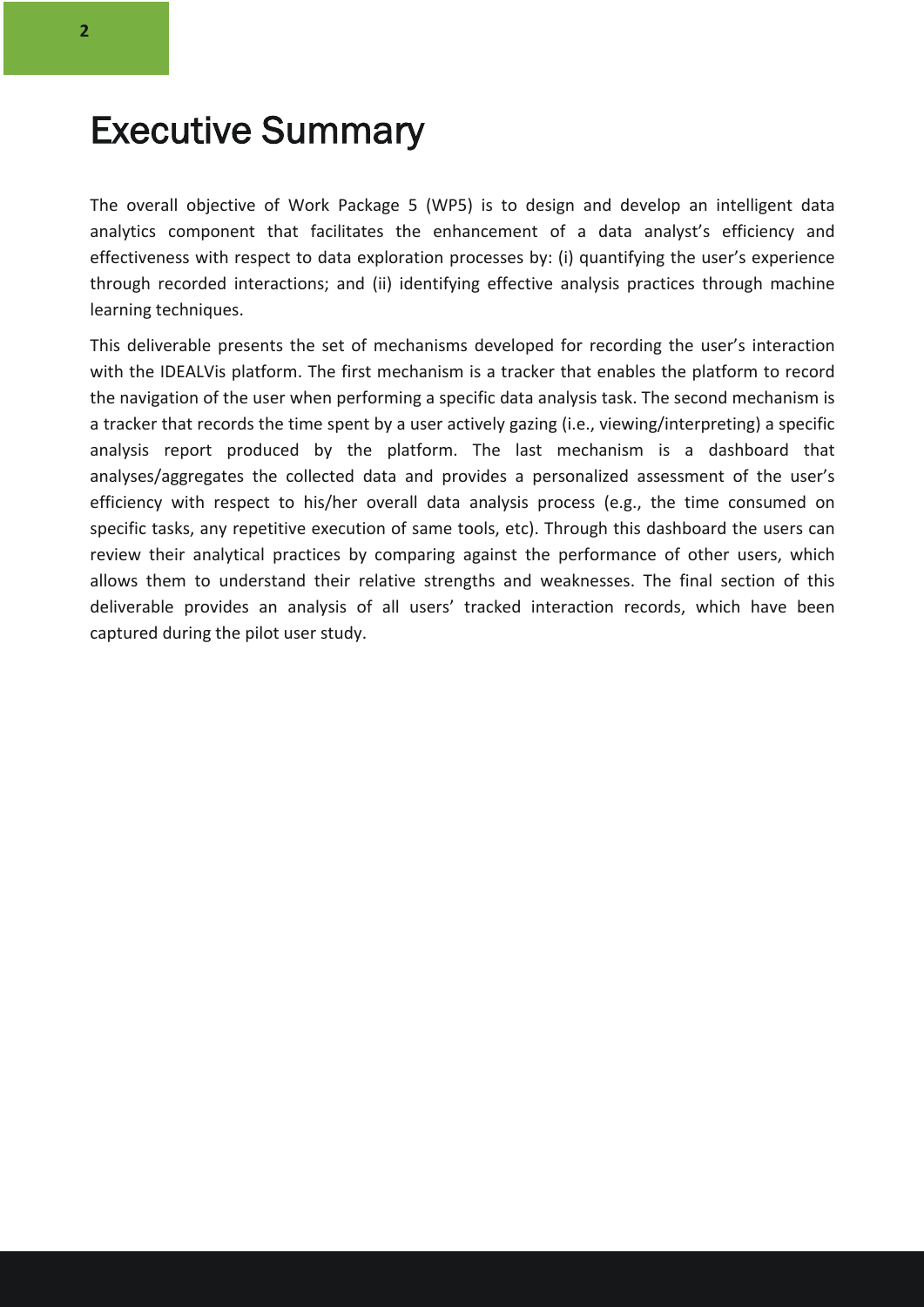### **Table of Contents**

| $\mathbf{1}$   |
|----------------|
| 1.1            |
| $\overline{2}$ |
| 2.1            |
| 2.2            |
| 3              |
| 3.1            |
| 3.2            |
| 4              |
| 4.1            |
| 5              |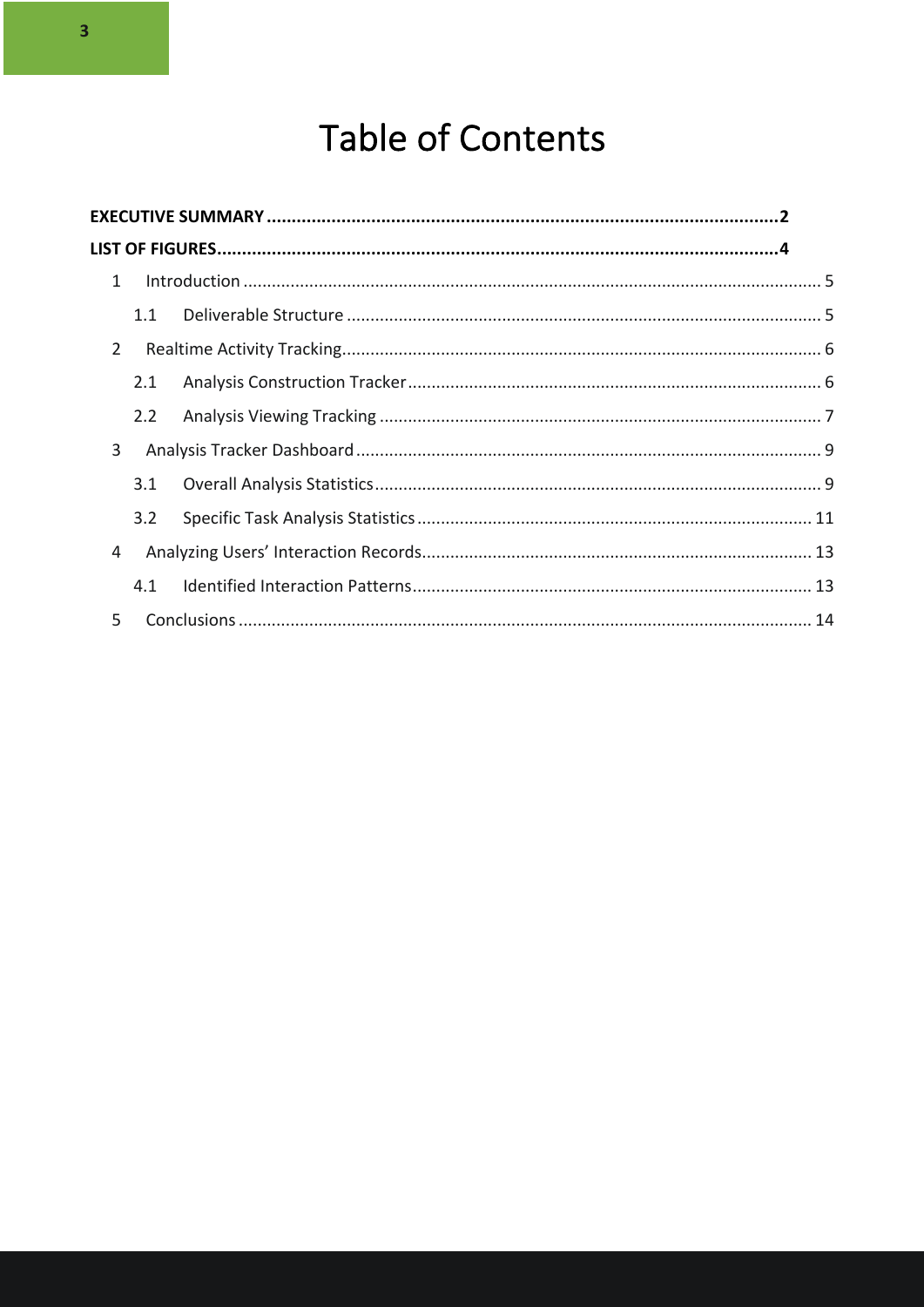## List of Figures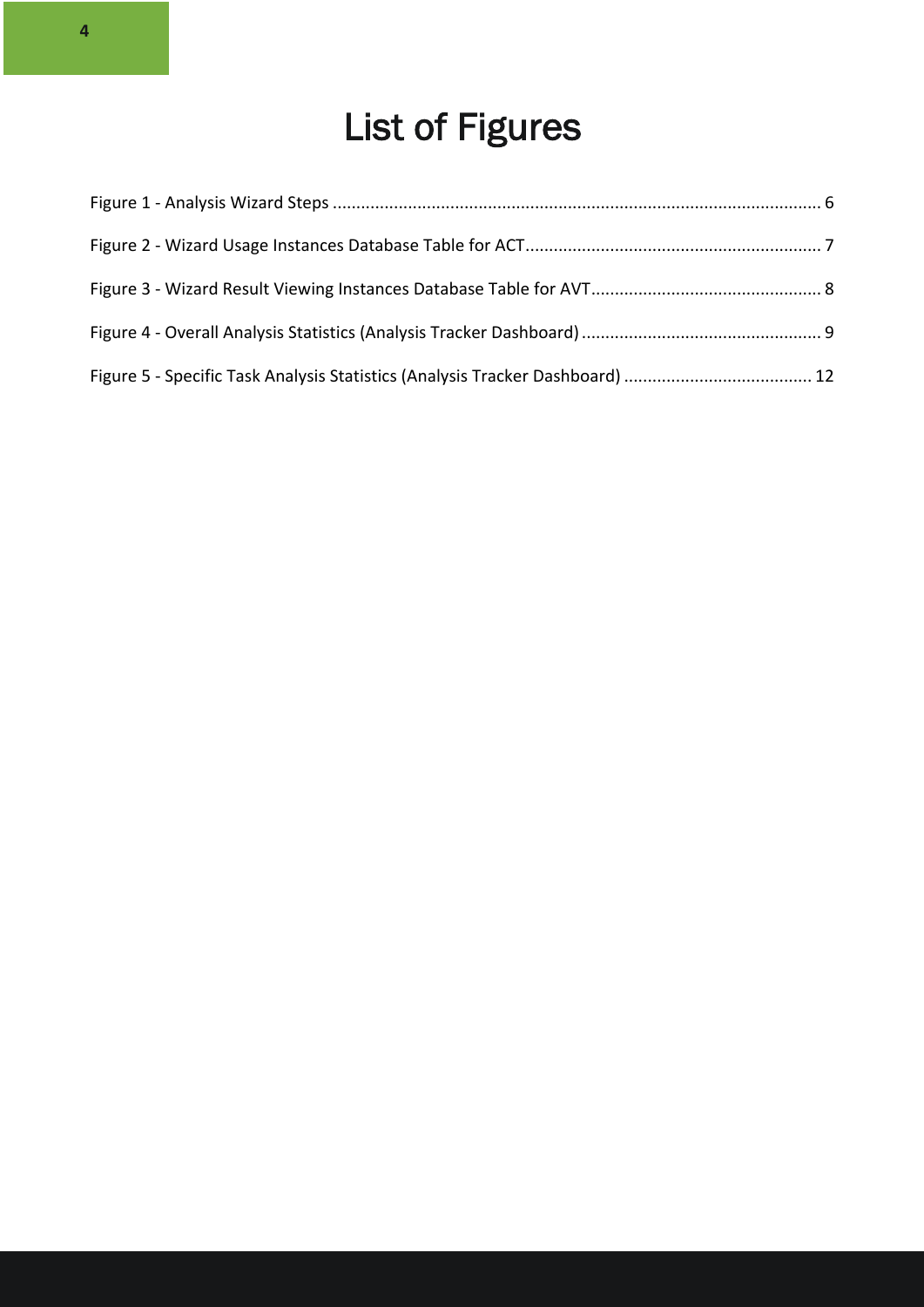### 1 Introduction

One of the goals of IDEALVis is to provide data analysts with the necessary tools for quantifying and comparing the efficiency and effectiveness of their analysis workflows with that of other analysts. To this end, the *Analysis Tracker Dashboard* is powered by two tracking mechanisms (*Analysis Construction Tracker* or ACT, and *Analysis Viewing Tracker* or AVT), which monitor and capture the data analyst's interactions, as well as several procedures that analyze and aggregate the tracking data to produce meaningful quantitative reports and relevant statistics. Indicatively, the tracking mechanisms collect information about (i) the user; (ii); the data analysis construction process (e.g., duration and frequency of each step of the Analysis Wizard) including the task's query specification parameters and timestamps; and (iii) the time spent by a user actively gazing (i.e., viewing/interpreting) a specific analysis report produced by the platform. Using this information, the dashboard allows for quickly identifying personal bottlenecks and/or inefficiencies related to the methodology adopted by analysts, as well as comparing their performance on specific tasks with that of other users.

#### *1.1 Deliverable Structure*

The remainder of this deliverable is organized as follows:

- Section 2 presents the IDEALVis platform's Realtime Activity Tracking mechanisms, their operations, the collected data, and their persistence.
- Section 3 presents the *Analysis Tracker Dashboard*, the insights it provides to users, and an overview of the procedures that generate those insights.
- Section 4 presents the analysis of all the users' tracked interaction records, which were captured during the pilot user study.
- Section 5 concludes this deliverable.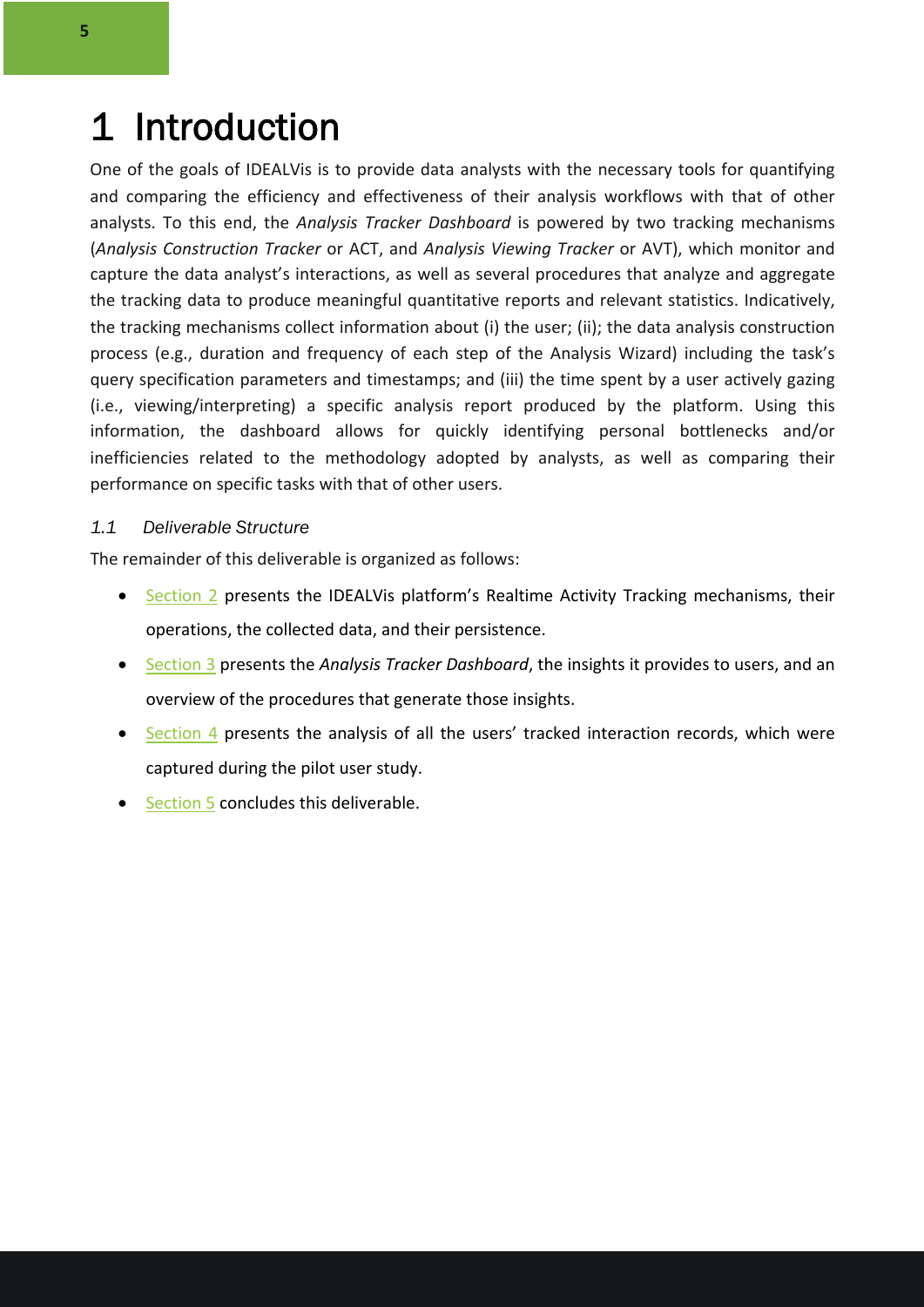### 2 Realtime Activity Tracking

In IDEALVis, the user's interaction is captured seamlessly and in real time, requiring no additional input from the corresponding user. This is achieved via the embedded Realtime Activity Tracker module, which uses two mechanisms, the Analysis Construction Tracker, and the Analysis Viewing Tracker, both of which are described in the following sections.

#### *2.1 Analysis Construction Tracker*

The Analysis Construction Tracker (ACT) runs on the client-side (i.e., it executes on the user's browser) and captures information regarding the user's interaction with the Analysis Wizard, which is used for constructing analysis reports to address a particular analysis task. When the user initiates a new analysis session through the wizard, the ACT starts collecting data as the user progresses through the wizard's steps. Steps tracked by ACT include the (i) Select Dataset step; (ii) Select Analysis step; (iii) Select Attributes step; and (iv) Select Output step (Figure 1). The data collected includes the time spent by a user on each of the above steps (measured in milliseconds). Since the wizard allows a user to navigate forward (i.e., to the next step) and backwards (i.e., to the previous step) when constructing an analysis, the tracker continuously aggregates the total time a particular step is visited by the user.

| <b>New Analysis Flow</b> |                        |                   | <b>EXIT ANALYSIS</b> | SAVE ANALYSIS       |
|--------------------------|------------------------|-------------------|----------------------|---------------------|
|                          |                        |                   |                      |                     |
| Select Dataset           | <b>Select Analysis</b> | Select Attributes | Select Output        | <b>Final Result</b> |



At the wizard's final step (i.e., Final Result), users can view the report produced by their analysis. At this step, the time is not recorded by the ACT. Instead, the ACT uses this step, which marks the end of the analysis construction process, to persist all recorded information for to the database. This is achieved using an asynchronous HTTP POST request that runs in the client's browser background.

Assuming that the user has already constructed a particular analysis, and has explored the resulting analysis report, at any point in time he/she may opt to navigate backwards to a previous wizard step. In such cases, the ACT spawns a new tracking instance (i.e., the user's time on each step is reset to 0).

#### 2.1.1 ACT: TRACKING DATA AND PERSISTENCE

During the final step of the Analysis Wizard, the user's analysis/query specification and unique identifier are submitted for processing. The former is annotated with the ACT tracking data. Prior to persisting the tracking records to the database, the system executes the user's analysis to produce the corresponding analysis report's data and metadata (i.e., the Visualization Engine instructions generated from the system's Adaptation Engine, which guide how the resulting data is to be visualized). The reason the analysis is run prior to persisting the ACT tracking records is because along with the tracking records, the system requires to also persist the generated metadata, which carries the adaptation engine's visual modifications and visualization rendering definitions.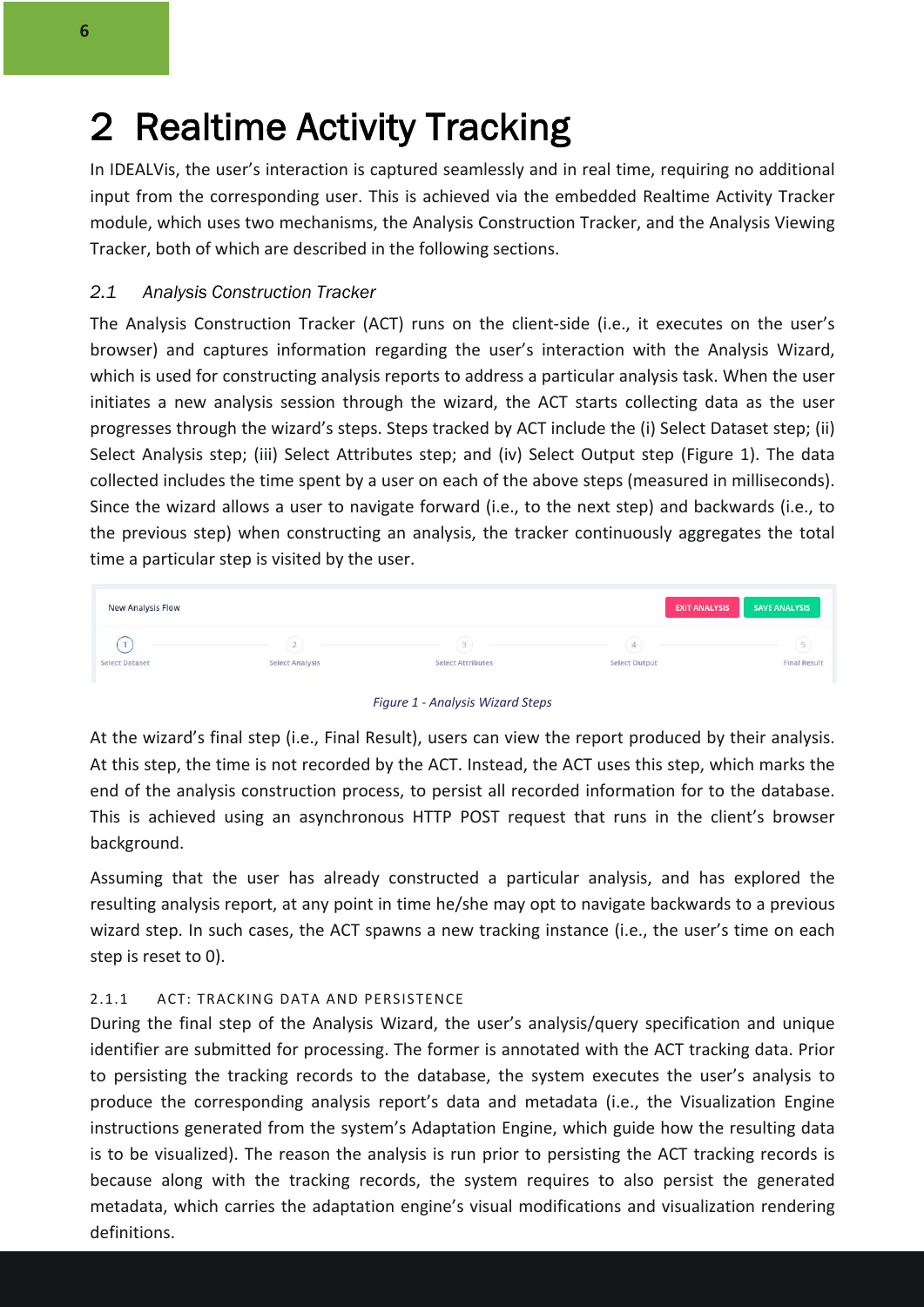Figure 2 illustrates the database table used to store all ACT tracking records and related metadata. Below a short explanation is provided for each data property included in this table.

- **Id:** A unique record identifier, representing a specific wizard usage/construction instance.
- **Configuration:** The analysis/query specification representing all of a user's selections in the specific wizard instance.
- **UserId:** The unique identifier of the user related to this tracking record.
- **AnalysisReportMetadata:** The analysis report metadata that resulted from the user's executed analysis/query specification.
- **AnalysisTaskId:** The analysis task the user was addressing during the specific wizard instance.
- **SelectDatasetDuration:** The total time spent selecting a dataset for the analysis.
- **SelectAnalysisDuration:** The total time spent selecting an analysis procedure.
- **SelectAttributesDuration:** The total time spent selecting data attributes for the analysis.
- **SelectOutputDuration:** The total time spent selecting an output method for the analysis.

| Id                           |
|------------------------------|
| Configuration                |
| UserId                       |
| AnalysisReportMetadata       |
| Analysis Taskld              |
| SelectAnalysisDuration       |
| SelectAttributesDuration     |
| <b>SelectDatasetDuration</b> |
| SelectOutputDuration         |

*Figure 2 - Wizard Usage Instances Database Table for ACT*

When the ACT tracking record is successfully persisted, the database automatically assigns a unique identifier to the persisted wizard usage/construction tracking record (i.e., **Id**). Prior to returning the resulting analysis report, the report is annotated with the specific tracking record's unique identifier. Therefore, every analysis report in the system has a unique wizard usage/construction instance associated with it. This association is later used by the AVT.

#### *2.2 Analysis Viewing Tracking*

Like ACT, the Analysis Viewing Tracker (AVT) runs on the client-side. This tracker can determine whether the user is actively gazing (i.e., viewing /interpreting) an analysis report found in the IDEALVis platform. Analysis reports are available in the system in two locations: (i) at the final step of the Analysis Wizard; or (ii) on the user's dashboard. The AVT records the time a user spends on viewing a particular analysis report. The mechanism infers that a user is actively focusing on a specific analysis report when three rules are met: (i) the user's browser is not minimized and has active focus; (ii) the selected/active tab in the user's browser is the one corresponding to the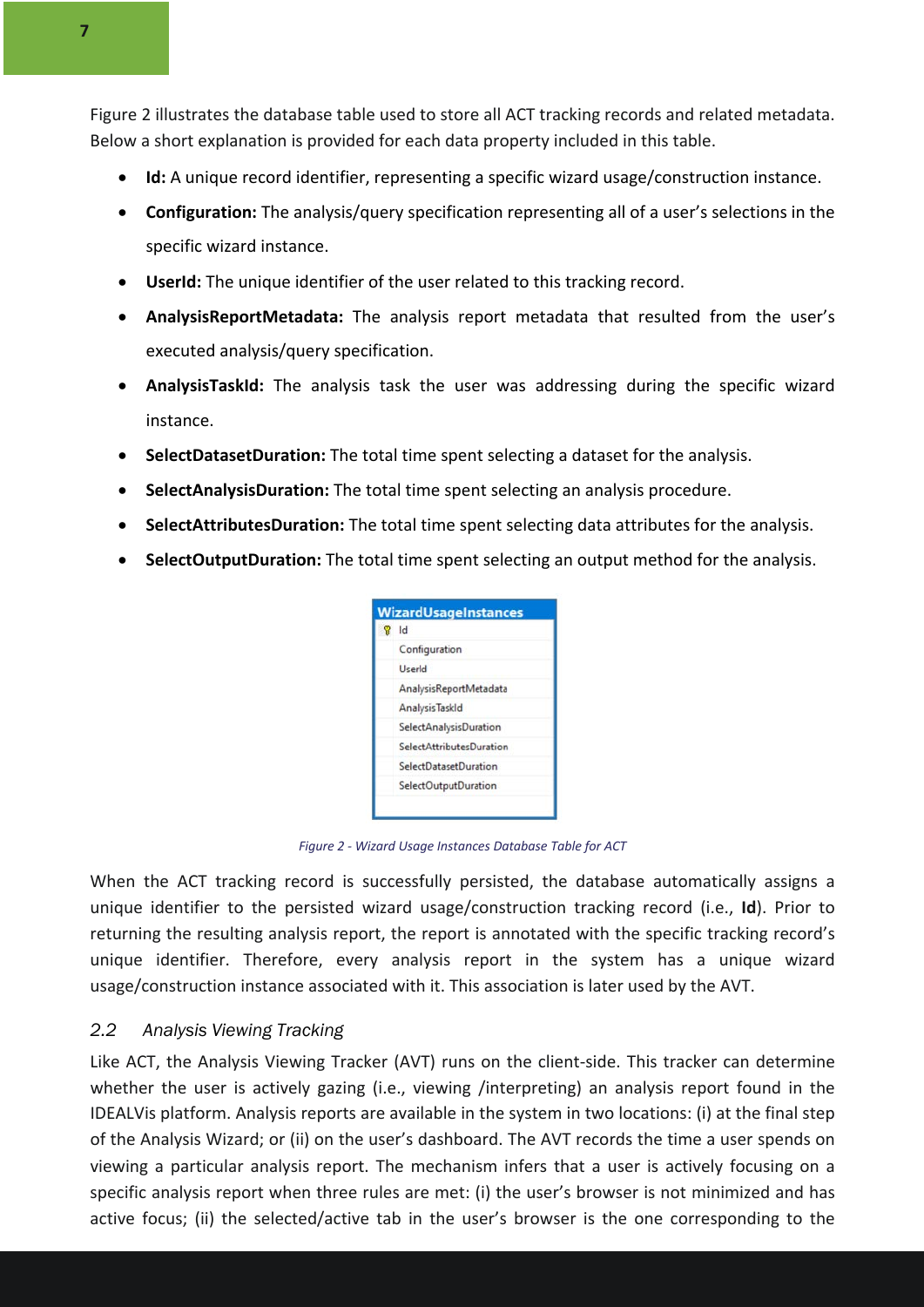platform; and (iii) a specific analysis report, i.e., data visualization, is visible in the available browser window, denoting that the report is almost at the center of the screen. The AVT initiates the tracking process only once the user has maintained at least 1.5 seconds of active focus (i.e., initial view time) on the analysis report. This threshold indicates that the user has paused navigating, and thus the analysis report found on screen is the report of interest. AVT persists tracking data to the database using an asynchronous HTTP POST request that runs in the client's browser background. The persistence operation is initiated only once the user decides to switch focus from the current analysis report to something else (i.e., every time one of the above focus rules is invalidated).

#### 2.2.1 AVT: TRACKING DATA AND PERSISTENCE

As described in Section 2.1.1, every analysis report found in the system is always annotated with a specific Analysis Wizard usage/construction instance unique identifier. This unique identifier enables the system to locate the source, or the process carried out by the user to produce a specific analysis report. Additionally, the identifier is required by the AVT when persisting a tracking view time record for a particular user. Figure 3 (left) showcases the database table used by the AVT to store all user's viewing instances for every analysis report. The tracking records of the AVT are linked to the corresponding tracking records of the ACT, shown in Figure 3 (right), using the WizardUsageInstanceId foreign key. This relationship denotes that a user can have multiple viewing instances related with a single analysis report, which is represented in the system by an ACT tracking record.

Below a short explanation is provided for each data property included in the AVT's records table.

- **Id:** The unique identifier of a viewing instance.
- **WizardUsageInstanceId:** The unique identifier of the analysis report originating from the ACT tracking records.
- **ViewTime:** The time in milliseconds for the specific viewing instance.

|  | <b>WizardResultViewingInstances</b> | $\infty$ |   | WizardUsageInstances     |
|--|-------------------------------------|----------|---|--------------------------|
|  | Id                                  |          | Ϋ | Id                       |
|  | WizardUsageInstanceId               |          |   | Configuration            |
|  | <b>ViewTime</b>                     |          |   | UserId                   |
|  |                                     |          |   | AnalysisReportMetadata   |
|  |                                     |          |   | Analysis Taskld          |
|  |                                     |          |   | SelectAnalysisDuration   |
|  |                                     |          |   | SelectAttributesDuration |
|  |                                     |          |   | SelectDatasetDuration    |
|  |                                     |          |   | SelectOutputDuration     |

*Figure 3 - Wizard Result Viewing Instances Database Table for AVT*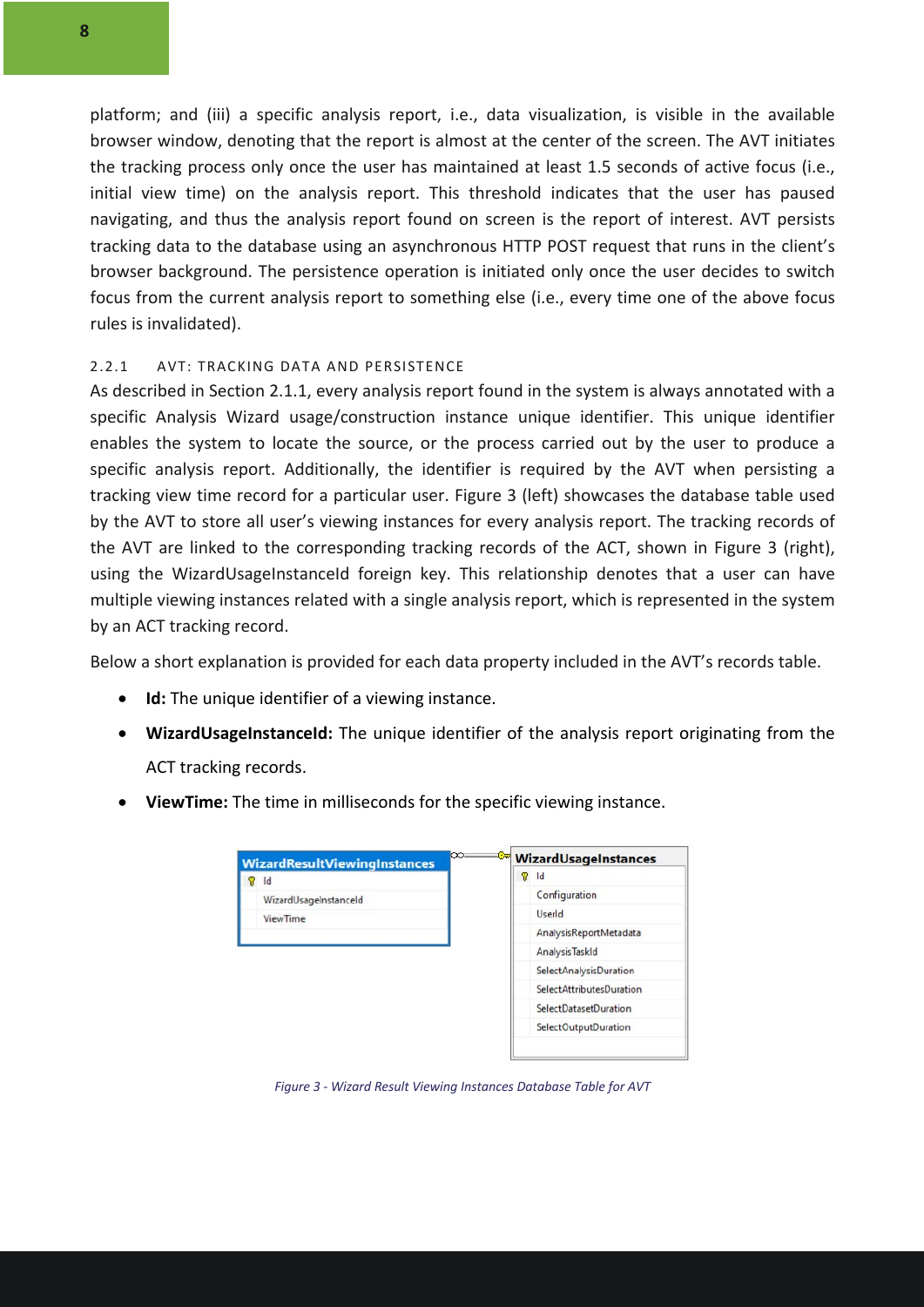### 3 Analysis Tracker Dashboard

This section presents the *Analysis Tracker Dashboard* and discusses the insights it offers to a business data analyst. Moreover, an overview of the procedure employed to generate this information is provided.

All data collected by both the ACT and AVT mechanisms are compiled into detailed analytics revealing: (i) analysis construction patterns and tactics adopted by each data analyst; and (ii) insights regarding the user's data exploration practices. These analytics are accessible in the Analysis Tracker Dashboard, which is available to all analyst users, thus enabling a better understanding of their relative strengths and weakness across all / or specific tasks. The dashboard is broken down in two sections: (i) the user's overall analysis statistics; and (ii) the user's analysis statistics for specific tasks performed using the platform (e.g., the analysis tasks provided during the pilot study). A description of both sections is provided next.

#### *3.1 Overall Analysis Statistics*

The overall analysis statistics section is illustrated in Figure 4. This section of the dashboard aims at providing the user with a set of key interaction and performance indicators, presented as widgets on the top of the dashboard. Selected indicators are also plotted in a column chart against the average indicator values across all other system users. These statistics consider all user analysis interactions, i.e., interactions related to the construction, or the exploration of all analysis reports produced within the system, and are not tied to a specific analysis task.



*Figure 4 - Overall Analysis Statistics (Analysis Tracker Dashboard)*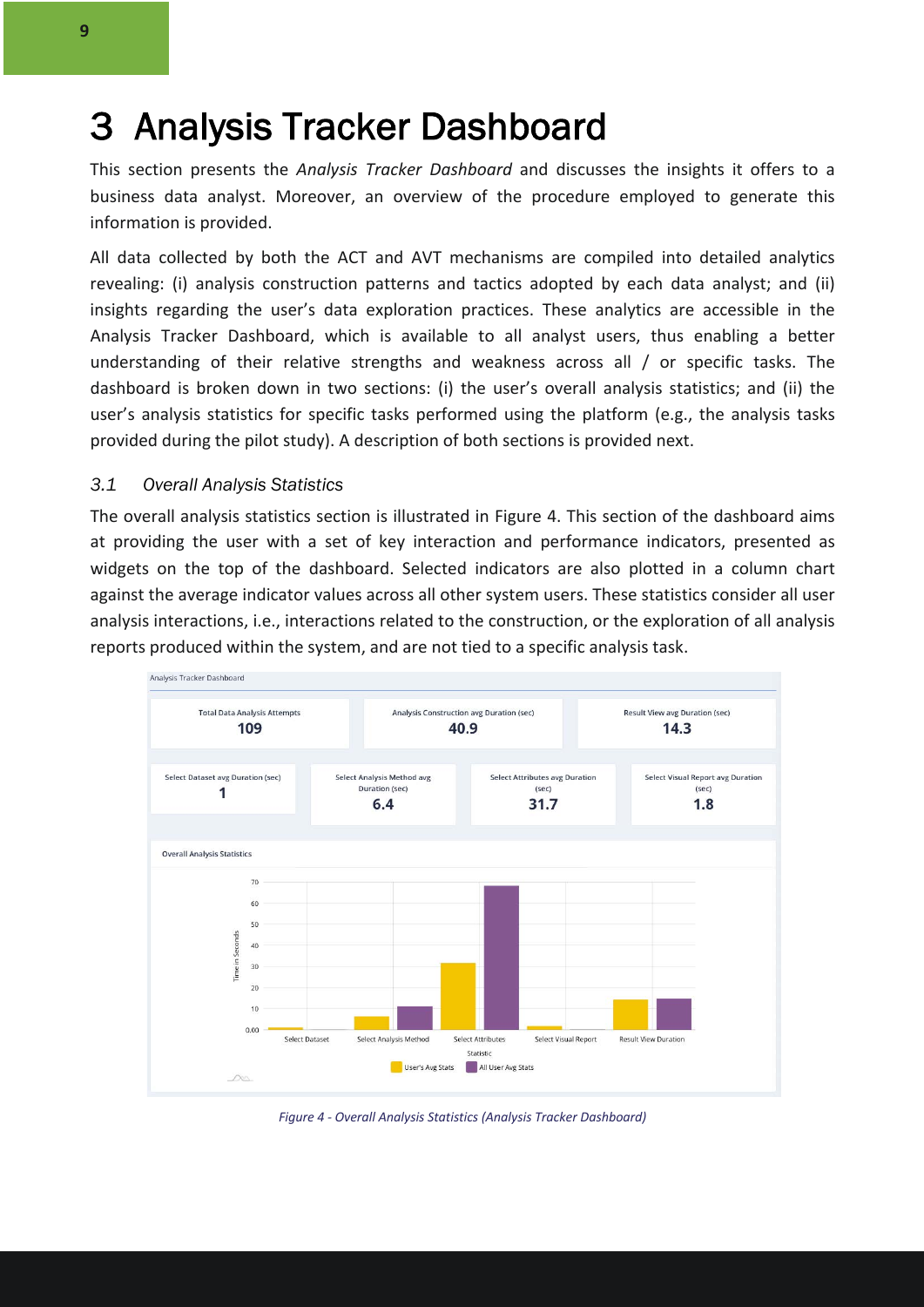The list below summarizes each of the dashboard indicators in Figure 4 and provides an overview of the procedure that generates this information.

**Total Data Analysis Attempts:** This indicator specifies the total number of times a user utilised the Analysis Wizard to produce an analysis report. This value is retrieved by counting the total number of tracking records persisted by the ACT for a particular user. This is shown only in the dashboard's widgets.

**Select Dataset Duration:** This indicator presents the average time (in seconds) spent by a user on selecting a dataset when constructing an analysis report via the Analysis Wizard. This value is retrieved by performing an average aggregation on the **SelectDatasetDuration** property of ACT tracking records for a particular user. This indicator is shown both in the dashboard's widgets and the overall analysis statistics column chart. The column chart presents the value of this indicator for the user against the average indicator value for all system users.

**Select Analysis Method Duration:** This indicator presents the average time (in seconds) spent by a user on selecting an analysis method when constructing an analysis report via the Analysis Wizard. This value is retrieved by performing an average aggregation on the **SelectAnalysisDuration** property of ACT tracking records for a particular user. This indicator is shown in both the dashboard's widgets and the overall analysis statistics column chart. The column chart presents the value of this indicator for the user against the average indicator value for all system users.

**Select Attributes Duration:** This indicator presents the average time (in seconds) spent by a user on selecting the analysis data attributes when constructing an analysis report via the Analysis Wizard. This value is retrieved by performing an average aggregation on the **SelectAttributesDuration** property of ACT tracking records for a particular user. This indicator is shown in both the dashboard's widgets and the overall analysis statistics column chart. The column chart presents the value of this indicator for the user against the average indicator value for all system users.

**Select Visual Report Duration:** This indicator presents the average time (in seconds) spent by a user on selecting the type of data visualization to be used in their analysis report (one of the steps performed when constructing an analysis report via the Analysis Wizard). This value is retrieved by performing an average aggregation on the **SelectOutputDuration** property of ACT tracking records for a particular user. This indicator is shown both in the dashboard's widgets and the overall analysis statistics column chart. The column chart presents the value of this indicator for the user against the average indicator value for all system users.

**Analysis Construction Duration:** This indicator presents the total time (in seconds) spent on average by a user on constructing an analysis report using the Analysis Wizard. This value is retrieved by summing the values of the following user's indicators: Select Dataset Duration, Select Analysis Method Duration, Select Attributes Duration, and Select Visual Report Duration.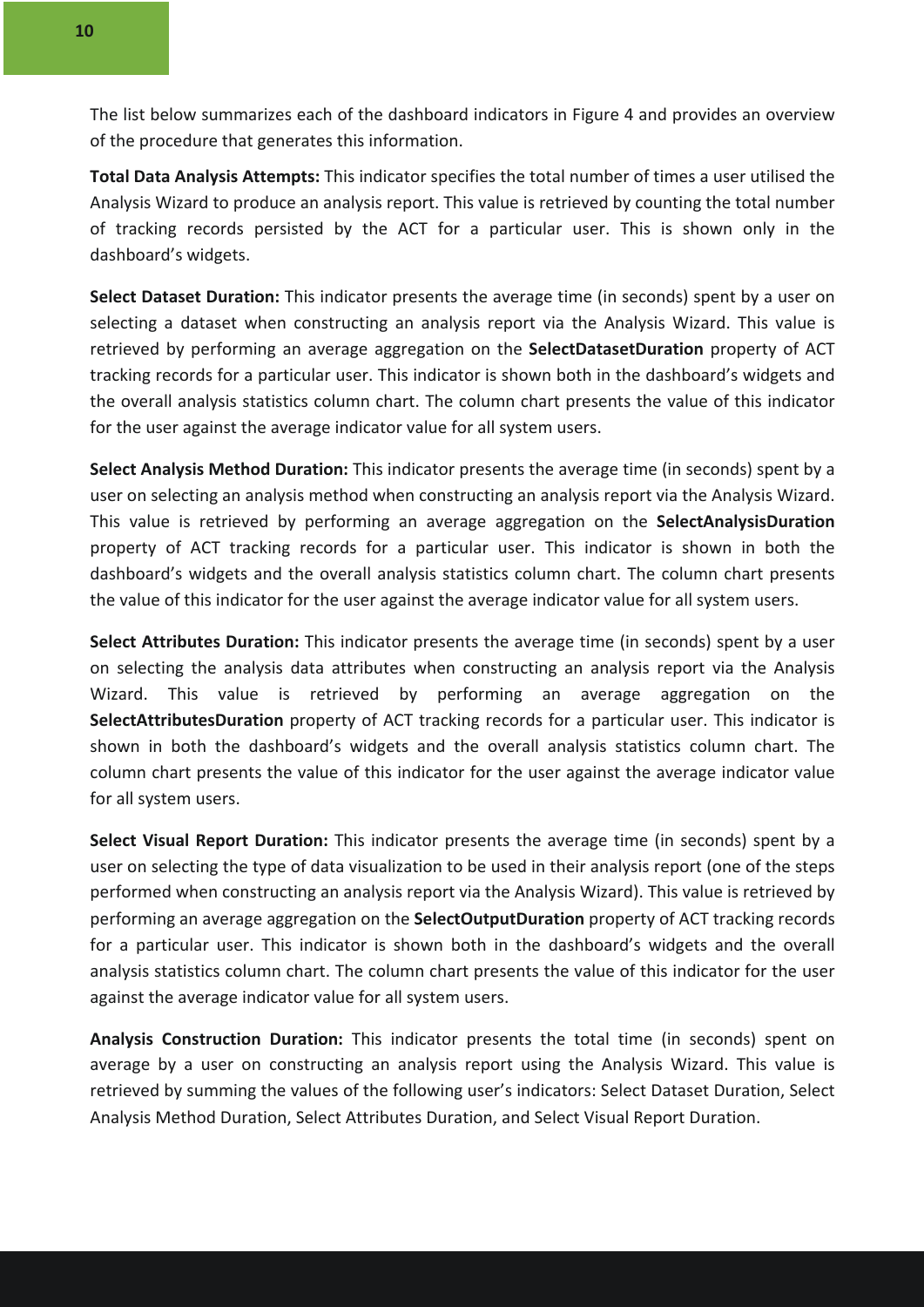**Result View Duration:** This indicator presents the average time (in seconds) spent by a user on viewing an analysis report. This value is retrieved by performing an average aggregation on the **ViewTime** property of AVT tracking records for a particular user. This indicator is shown in both the dashboard's widgets and the overall analysis statistics column chart. The column chart presents the value of this indicator for the user against the average indicator value for all system users.

#### *3.2 Specific Task Analysis Statistics*

The Analysis Tracker Dashboard's section that presents analysis statistics across specific analysis tasks is illustrated in Figure 5. This section of the dashboard summarizes statistics that are specific to the user's exploration interactions performed for a specific analysis task.

For instance, during the pilot study, all participants were asked to address a set of 38 analysis tasks using the Analysis Wizard. As part of this process, each user had to choose an analysis task before being able to utilise the wizard. All tracking records are classified in the system as belonging to a specific analysis task. Using this classification, the dashboard can produce statistics per analysis task a user attempts to solve. Figure 5 presents only a part of the dashboard summarising statistics for two of the analysis tasks a particular user has addressed.

The statistics presented for each analysis task use the same indicators as the ones described in the previous section. However, only the tracking data from the analysis instances related to a specific analysis task is used.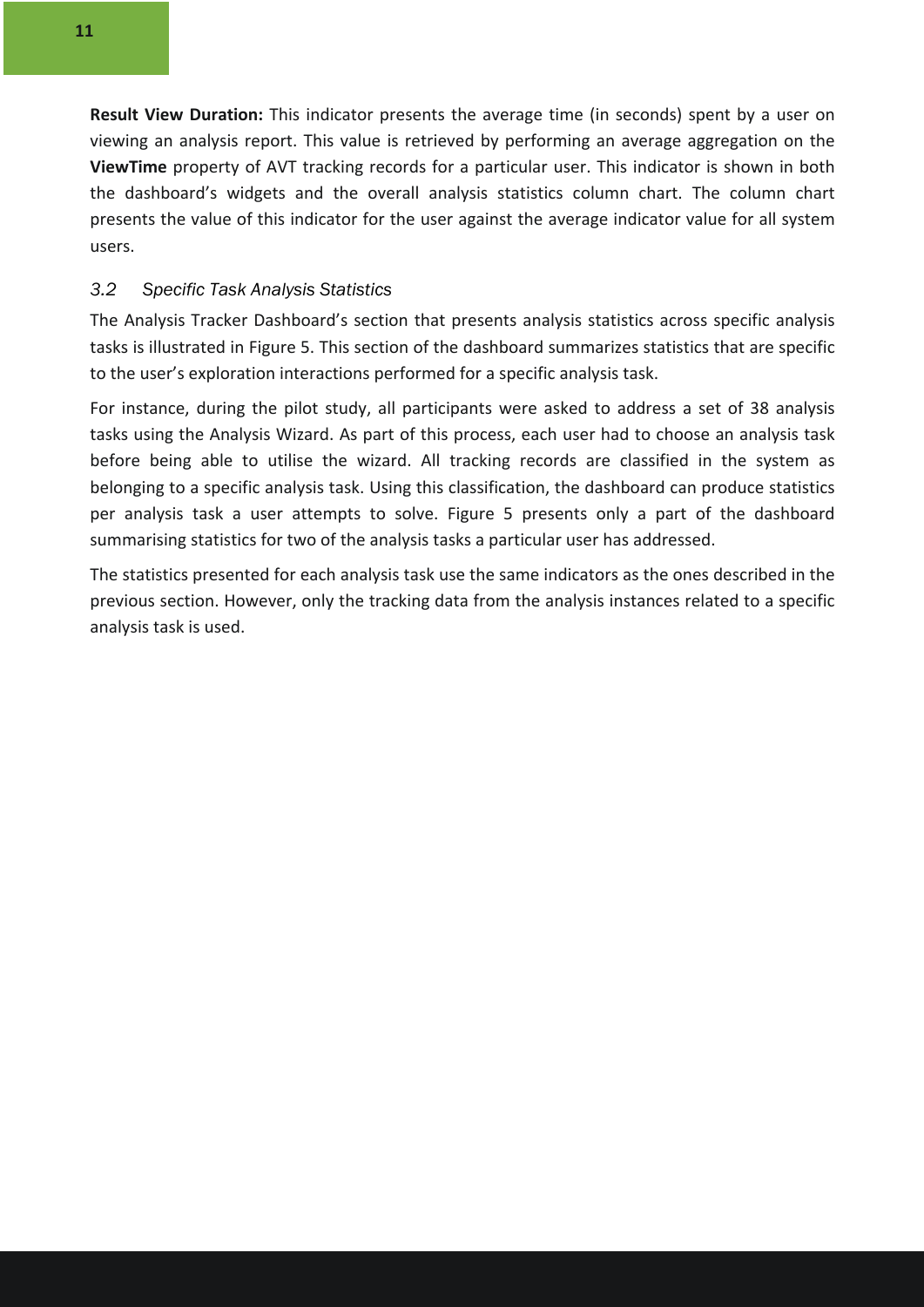

*Figure 5 - Specific Task Analysis Statistics (Analysis Tracker Dashboard)*

The indicators **Select Dataset** and **Select Visual Report** for both analysis tasks presented in Figure 5 have a value of 0. This is due to the fact that the tasks were used during the pilot study, where the Select Dataset and Select Output steps of the Analysis Wizard were disabled.

In summary, the statistics for analysis tasks 14 (Figure 5 top) and 15 (Figure 5 bottom) can be interpreted as follows:

- When exploring data for both analysis tasks, the user was on average faster than the rest of the users in selecting the appropriate analysis method.
- When exploring data for analysis task 14, the user was on average faster than the rest of the users in selecting the appropriate analysis data attributes. This statement though, is not true for analysis task 15 since the user was on average slower than the rest of the users in selecting the appropriate analysis data attributes.
- Finally, compared to others, the user spent more time on average on exploring (i.e., viewing/interpreting) the analysis reports of tasks 14 and 15.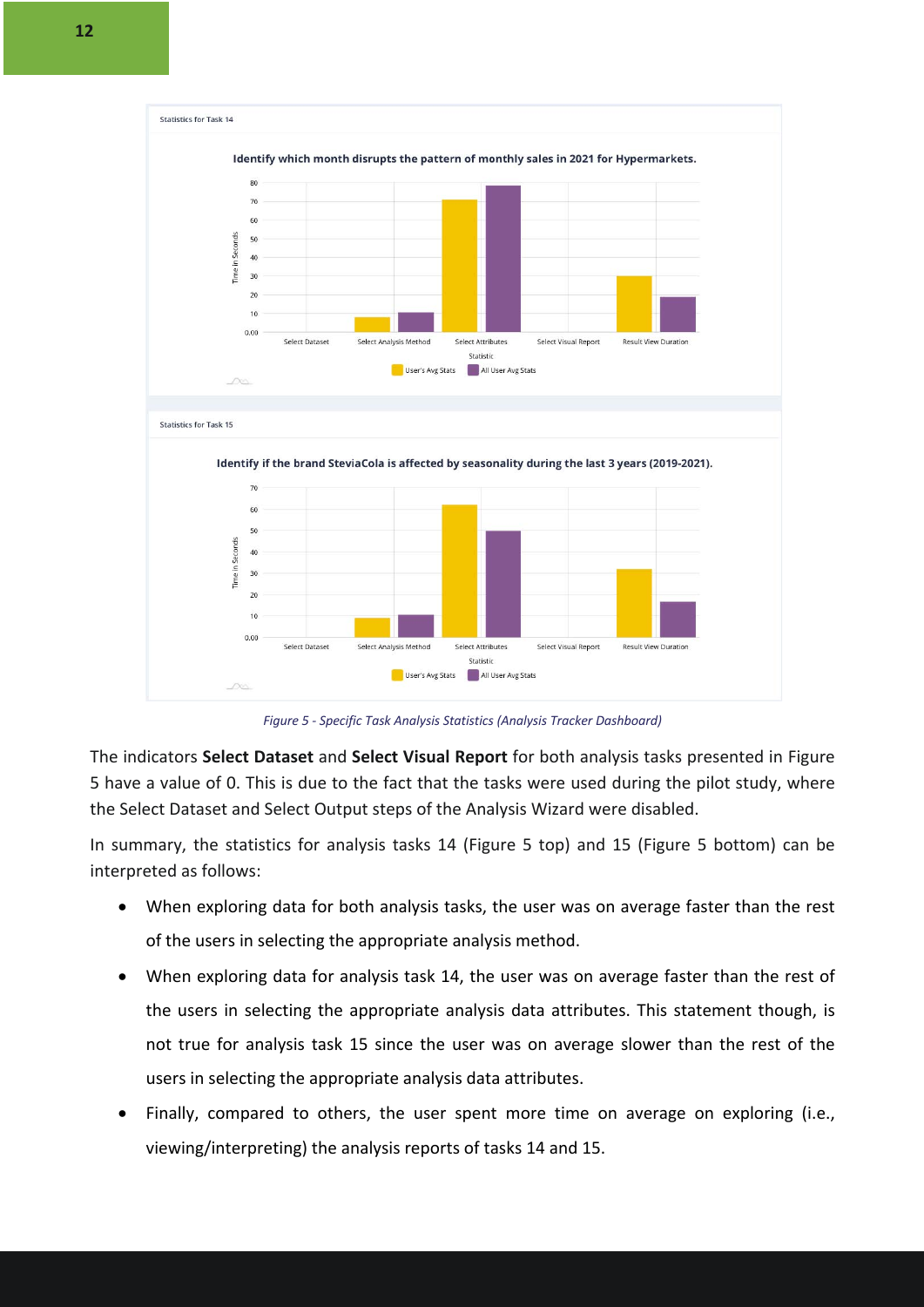### 4 Analyzing Users' Interaction Records

During the IDEALVis pilot study, the ACT and AVT mechanisms were constantly tracking the users' analysis interaction and exploration. This section provides an analysis of the tracked interaction records captured from 45 users. This analysis captures a wholistic view on the practices adopted by all users regardless of their characteristics. The metrics explored are the following:

- **Data Analysis Attempts**
- **Select Analysis Method Duration**
- **Select Attributes Duration**
- **Result View Duration**

As explained above, the reason why only four metrics are presented is because during the pilot study, some of the steps of the Analysis Wizard (i.e., Select Dataset and Select Output) were unavailable/disabled for the users' data exploration; thus, records for those analysis steps were not captured.

#### *4.1 Identified Interaction Patterns*

**Data Analysis Attempts:** During the pilot study, all users had to complete a total of 38 analysis tasks. For addressing each of the analysis tasks, a user had to perform at least a single data analysis attempt (i.e., construct a single analysis report using the Analysis Wizard). Users, however, were given the option to perform unlimited analysis attempts. Analysis results revealed that on average, a user performed  $50.6 \pm 6.8$  analysis attempts to address all 38 analysis tasks. The user with the minimum number of data analysis attempts throughout the study performed 38 attempts, while the user with the maximum number of attempts performed 66 attempts.

**Select Analysis Method Duration:** On average, users during the pilot study spent 11.0 ± 6.4 seconds on selecting the appropriate analysis method/type for constructing their analysis report. The fastest user in terms of selecting an analysis method achieved an average time of 5 seconds, while the slowest user had an average time of 34 seconds for this metric.

**Select Attributes Duration:** On average, users during the pilot study spent 69.7 ± 21.7 seconds on selecting the required data attributes for constructing their analysis report. The fastest user in terms of selecting data attributes achieved an average time of 36 seconds, while the slowest one had an average time of 151 seconds for this metric. This is the analysis step for which all users spent most of their time, which is explained by the fact that it entails performing most of the analysis configuration.

**Result View Duration:** On average, users during the pilot study spent 16.0 ± 5.4 seconds on viewing/interpreting analysis reports. The fastest user achieved an average time of 6.7 seconds, while the slowest one had an average time of 26.6 seconds for this metric.